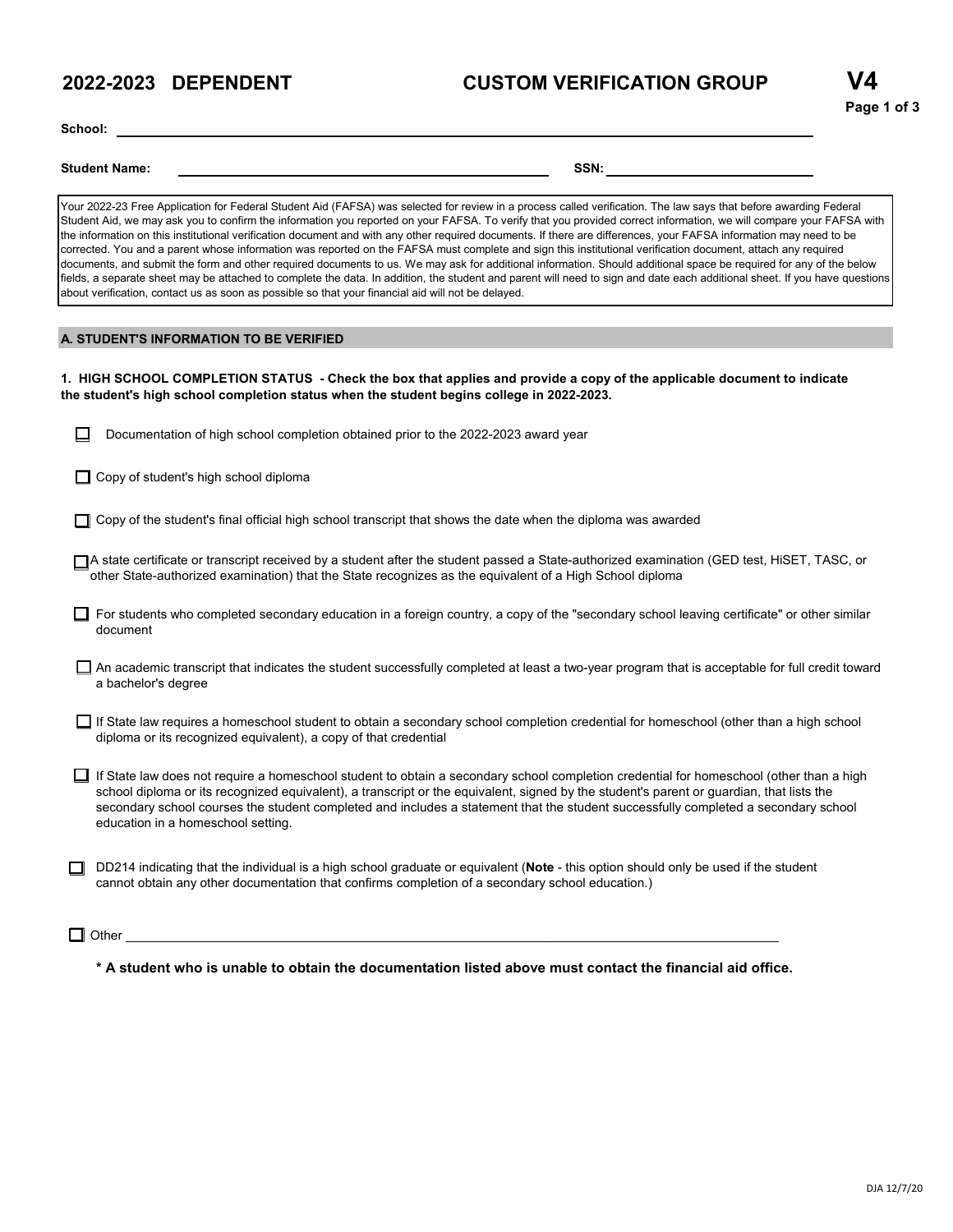# **2022-2023 DEPENDENT CUSTOM VERIFICATION GROUP**

| School:                                                                                                                                                                                                                                                                                                                                                                                                                                                    |                                                                                                                                                     |  |  |  |  |
|------------------------------------------------------------------------------------------------------------------------------------------------------------------------------------------------------------------------------------------------------------------------------------------------------------------------------------------------------------------------------------------------------------------------------------------------------------|-----------------------------------------------------------------------------------------------------------------------------------------------------|--|--|--|--|
| <b>Student Name:</b>                                                                                                                                                                                                                                                                                                                                                                                                                                       | SSN:                                                                                                                                                |  |  |  |  |
| 2. <b>IDENTITY AND STATEMENT OF EDUCATIONAL PURPOSE</b> – Student must sign the below statement (this does not replace the required<br>signature(s) at the bottom of this form) in person and their unexpired government-issued photo ID kept on file. If they cannot be present at the<br>school they must sign the statement in front of a Notary with the Notary's information also completed. The School representative must sign<br>retention period. | confirming they have copied the unexpired government-issued ID and will ensure it is maintained at the institution for the required Title IV record |  |  |  |  |
| Check the box that applies: $\square$ In Person at the School                                                                                                                                                                                                                                                                                                                                                                                              | $\Box$ In Person in Front of a Notary                                                                                                               |  |  |  |  |
|                                                                                                                                                                                                                                                                                                                                                                                                                                                            | <b>IDENTITY AND STATEMENT OF EDUCATIONAL PURPOSE (To be signed at the institution)</b>                                                              |  |  |  |  |
| The student must appear in person at                                                                                                                                                                                                                                                                                                                                                                                                                       | to verify his or her identity by presenting                                                                                                         |  |  |  |  |
| (Name of Post Secondary Educational Institution)<br>an unexpired government-issued photo identification (ID), such as, but not limited to, a driver's license, other state-issued ID, or passport. The<br>institution will maintain a copy of the student's photo ID that is annotated by the institution with the date it was received and reviewed and the<br>name of the official at the institution authorized to receive and review the student's ID. |                                                                                                                                                     |  |  |  |  |
| <b>Statement of Educational Purpose</b>                                                                                                                                                                                                                                                                                                                                                                                                                    |                                                                                                                                                     |  |  |  |  |
| I certify that I                                                                                                                                                                                                                                                                                                                                                                                                                                           | am the individual signing this Statement of Educational Purpose                                                                                     |  |  |  |  |
| (Print Student's Name)<br>and that the Federal student financial assistance I may receive will only be used for educational purposes and to pay the cost of attending                                                                                                                                                                                                                                                                                      |                                                                                                                                                     |  |  |  |  |
| (Name of Post Secondary Educational Institution)                                                                                                                                                                                                                                                                                                                                                                                                           | for 2022-2023.                                                                                                                                      |  |  |  |  |
| (Student's Signature)                                                                                                                                                                                                                                                                                                                                                                                                                                      | (Date)                                                                                                                                              |  |  |  |  |
| <b>School Official Certification</b>                                                                                                                                                                                                                                                                                                                                                                                                                       |                                                                                                                                                     |  |  |  |  |
| I have received and reviewed<br>(Student Name)                                                                                                                                                                                                                                                                                                                                                                                                             | government-issued ID<br>(Type of ID)                                                                                                                |  |  |  |  |
| on<br>(Date reviewed)                                                                                                                                                                                                                                                                                                                                                                                                                                      |                                                                                                                                                     |  |  |  |  |
|                                                                                                                                                                                                                                                                                                                                                                                                                                                            |                                                                                                                                                     |  |  |  |  |

*(School official signature) (Print Name) (Date)*